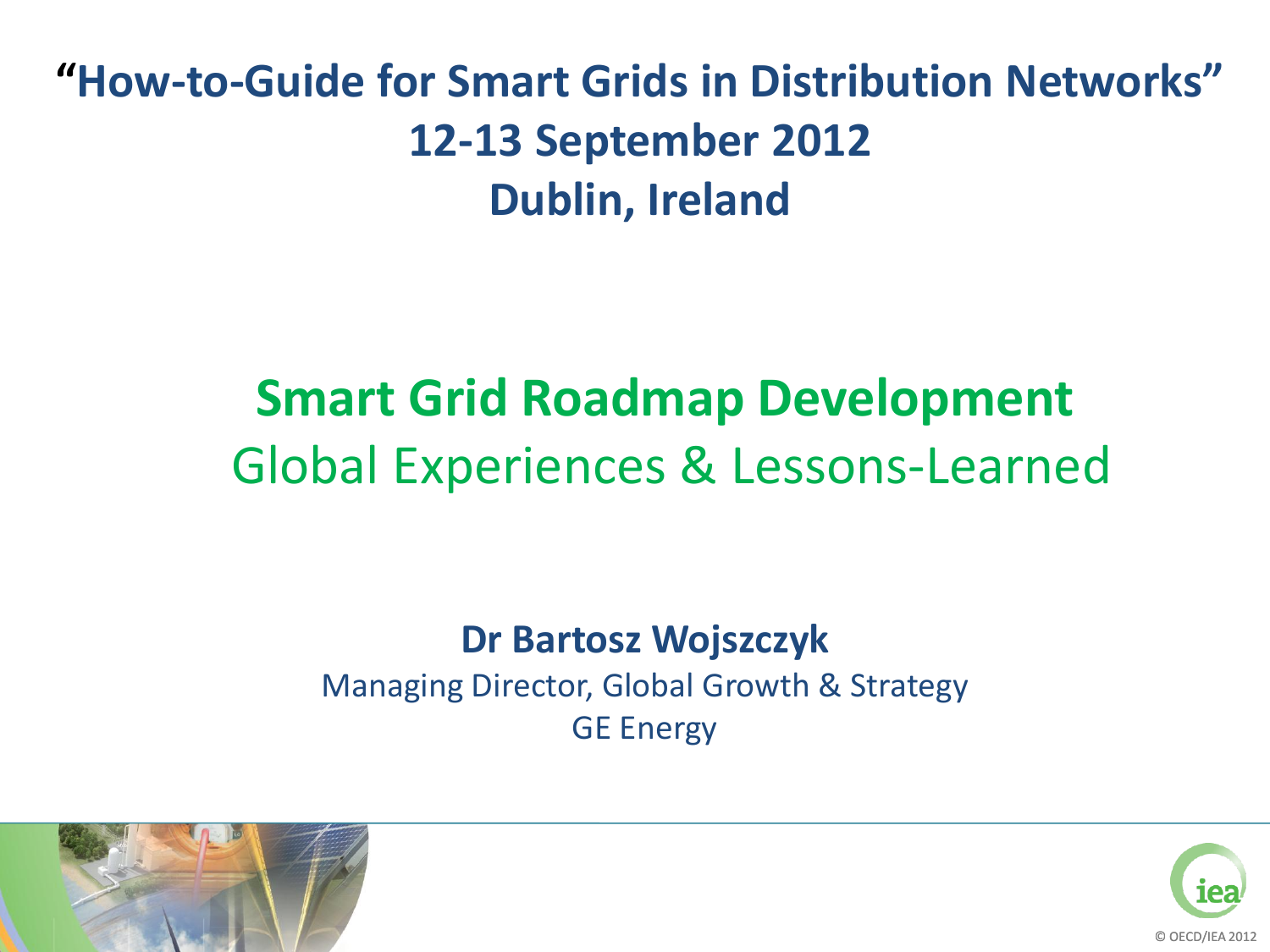NA, LA, APAC, Europe: utility, regional, country level

- $\checkmark$  ... different level of complexity and deployment details
- $\checkmark$  ... large diversity of "why, what, how, when"... stakeholder specific
- $\checkmark$  ... it is not an engineering or design document
- … centered around added value, customer and market
- $\checkmark$ ... the main purpose is NOT to define (or select) technologies
- … solution approach based on technical functionalities justified through business case
- $\checkmark$  ... practical approach vs. unrealistic expectations
- $\checkmark$  ... art of the "compromise" and "disciplined execution"



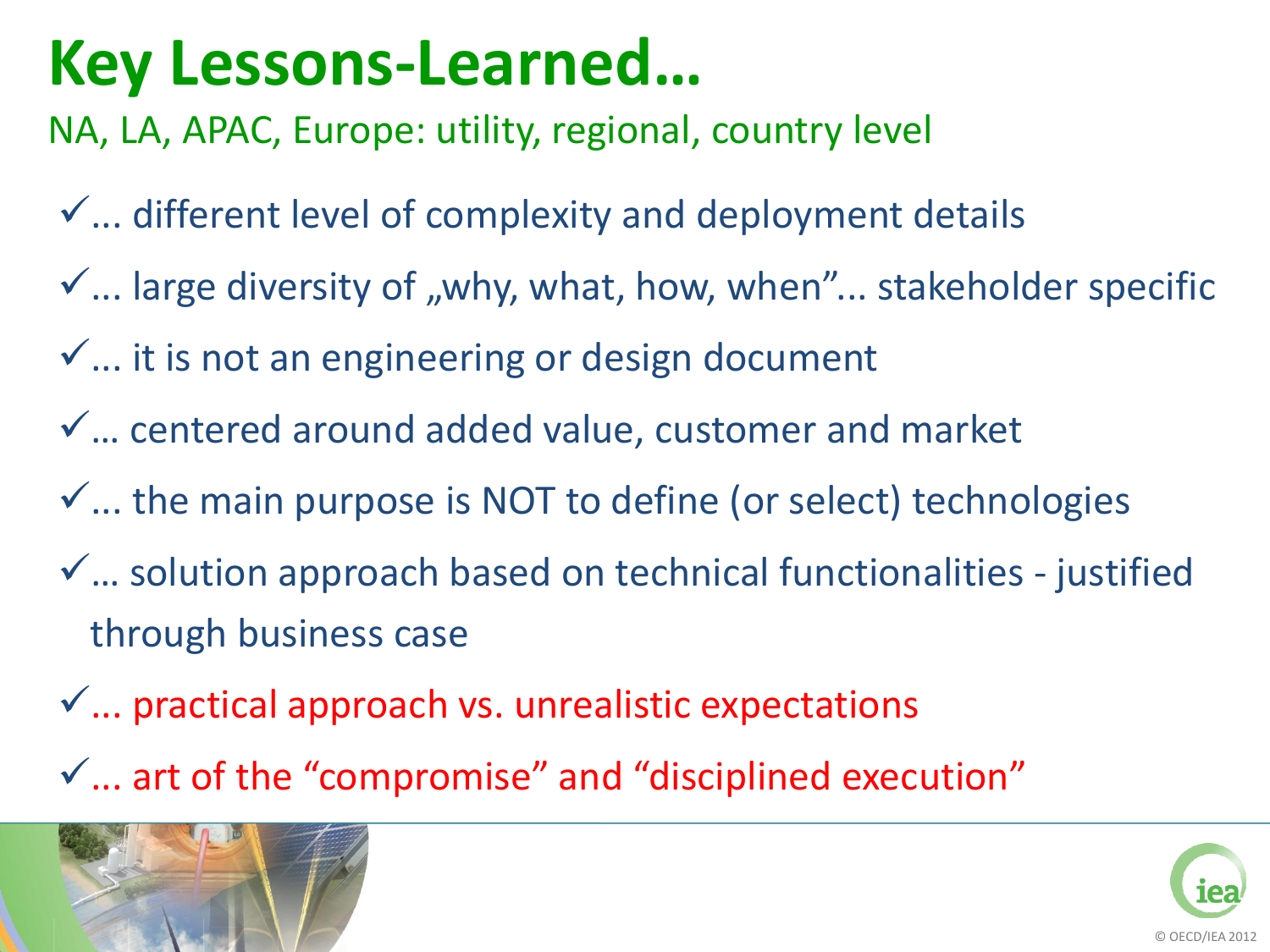NA, LA, APAC, Europe: utility, regional, country level

#### **What It should be...**

- $\checkmark$  Document with strategy and execution blueprint for technical performance (energy infrastructure value) empowerment (customer value), growth, innovation and job creation (economic/"stakeholder" competitiveness) – **BIGGER, FASTER, BETTER**
- Document defining (high level) **practical steps of "why, what, how, when"**
- **"Top-Down" approach** not "Bottom-Up" (scalability, interoperability)
- **Direction justified by "business case"** (prioritization, risk management, penetration level)
- $\checkmark$  Within existing and new "marker/regulatory" frameworks
- $\checkmark$  Change management (approaches, processes, etc.)



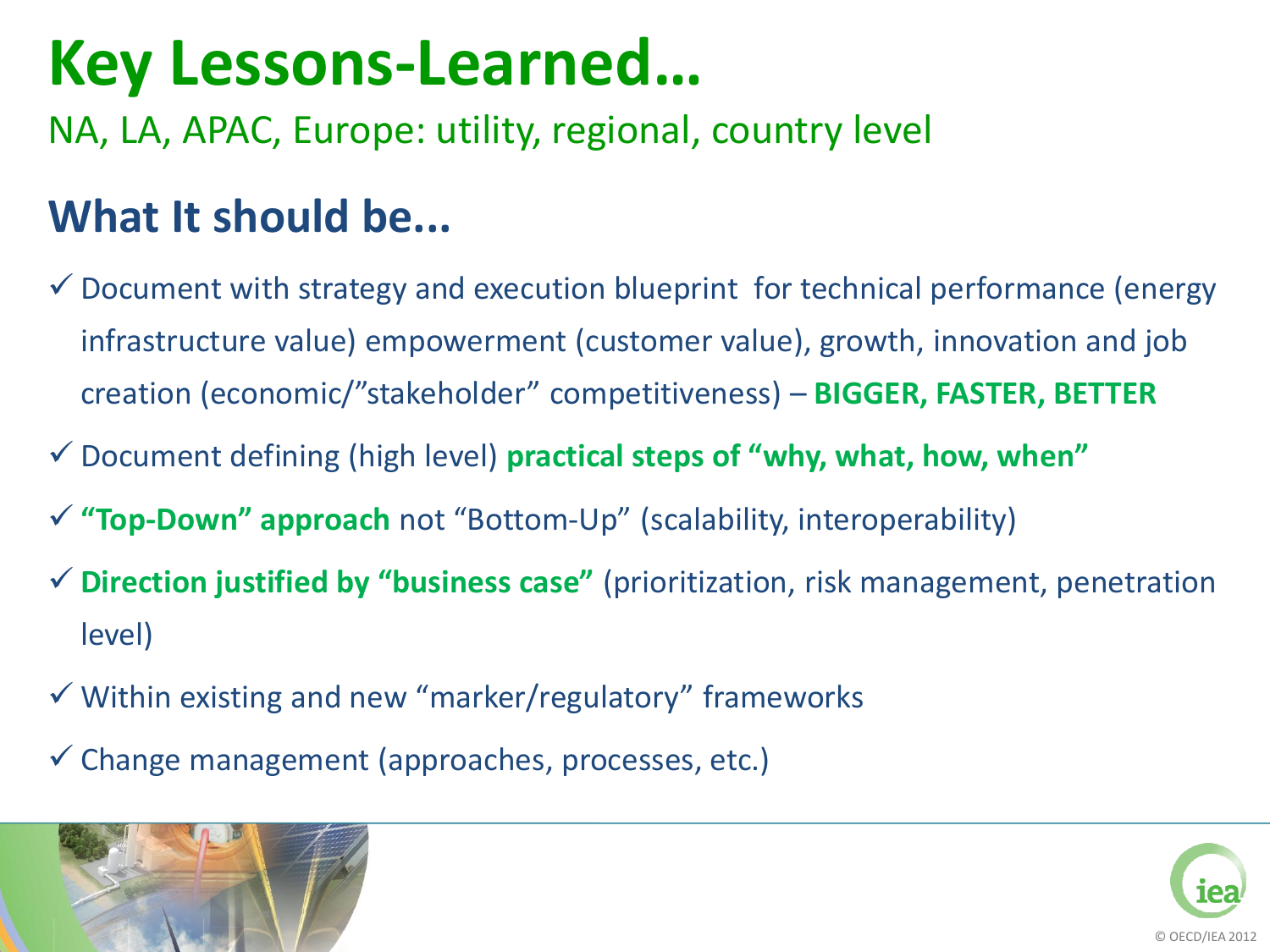NA, LA, APAC, Europe: utility, regional, country level

### **What It should be...**

 $\checkmark$  Document with strategy and execution blueprint for technical performance (energy ...BUSINESS PLAN for a "business start-up"... Document defining (high level) practical steps of "why, what, how, when" *(without P&L, balance sheet, etc.)*

 $\checkmark$  Direction justified by "business case" (prioritization, risk management, penetration

approach not "bottom-Up" (scalability, interoperability)

- $\checkmark$  Within existing and new "marker/regulatory" frameworks
- $\checkmark$  Change management (approaches, processes, etc.)